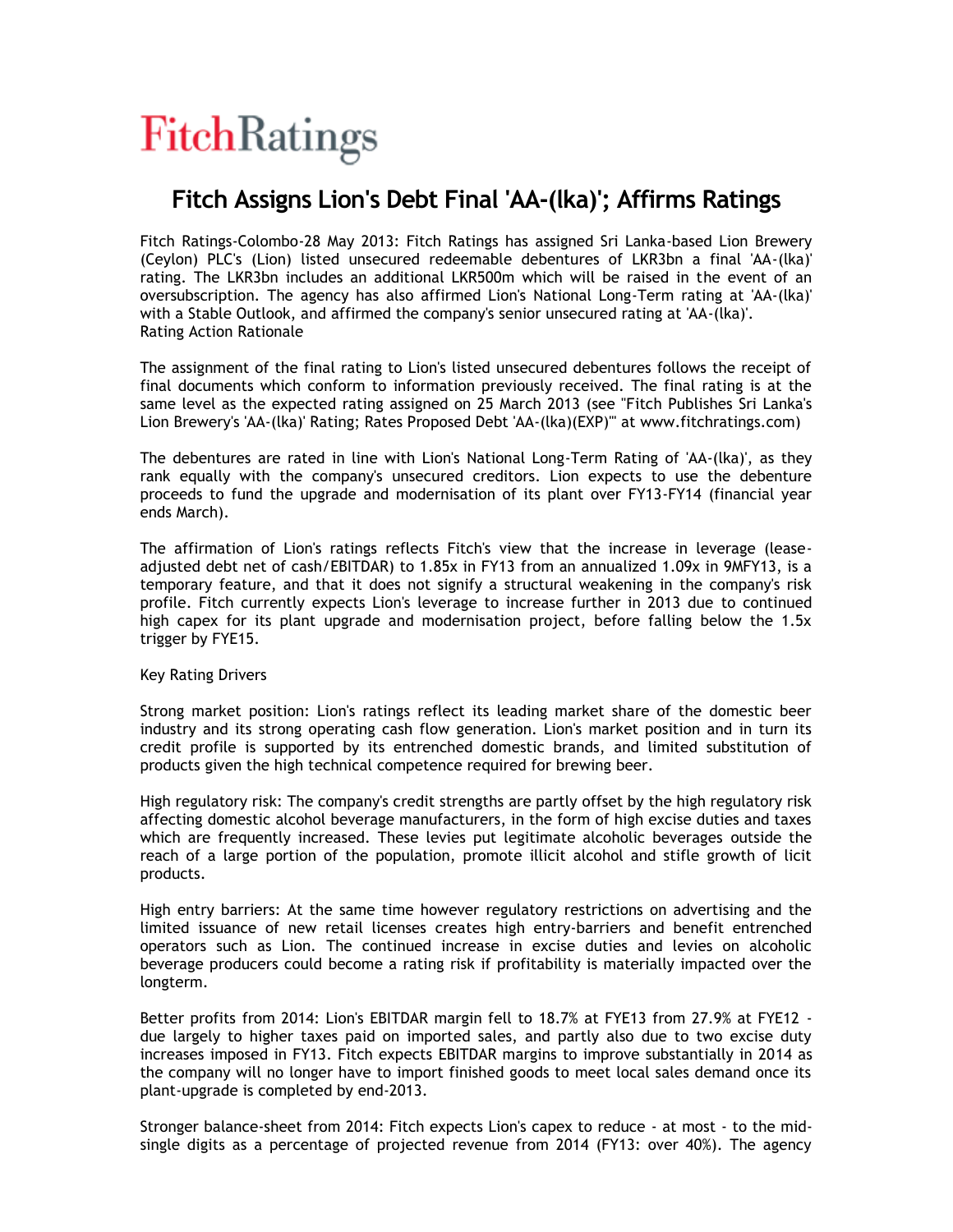notes that the company's leverage should improve in 2014 on sharply lower capex, and better profit margins.

Rating Sensitivities

Negative: Future Developments that may individually, or collectively, lead to negative rating action include

-The inability to reverse the rising trajectory for leverage from 2014 as per Fitch's expectations, or the company's inability to bring leverage below 1.5x by FYE15.

Positive: Future developments that may individually, or collectively, lead to a positive rating action include

-Lion's rating is constrained at the current level over the medium-term due to the limited breadth and depth of the domestic beer industry. However, this may change over the longer term if the growth in the domestic beer industry outpaces the growth in spirits.

Further details on Lion are available on www.fitchratings.com and www.fitchratings.lk

Contacts:

Primary Analyst Hasira De Silva, CFA Vice President +941 1254 1900 Fitch Ratings Lanka Limited 15-04, East Tower, World Trade Center Colombo 01, Sri Lanka

Secondary Analyst Shyamila Serasinghe Analyst +94 1 1254 1900

Committee Chairperson Vicky Melbourne Senior Director +612 8256 0325

Media Relations: Leslie Tan, Singapore, Tel: +65 67 96 7234, Email: leslie.tan@fitchratings.com.

Note to editors: Fitch's National ratings provide a relative measure of creditworthiness for rated entities in countries with relatively low international sovereign ratings and where there is demand for such ratings. The best risk within a country is rated 'AAA' and other credits are rated only relative to this risk. National ratings are designed for use mainly by local investors in local markets and are signified by the addition of an identifier for the country concerned, such as 'AAA(lka)' for National ratings in Sri Lanka. Specific letter grades are not therefore internationally comparable.

Applicable criteria, 'Corporate Rating Methodology, dated 8 August 2012, and 'National Ratings Criteria', dated 19 January 2011, are available on www.fitchratings.com.

Applicable Criteria and Related Research: Corporate Rating Methodology National Ratings Criteria